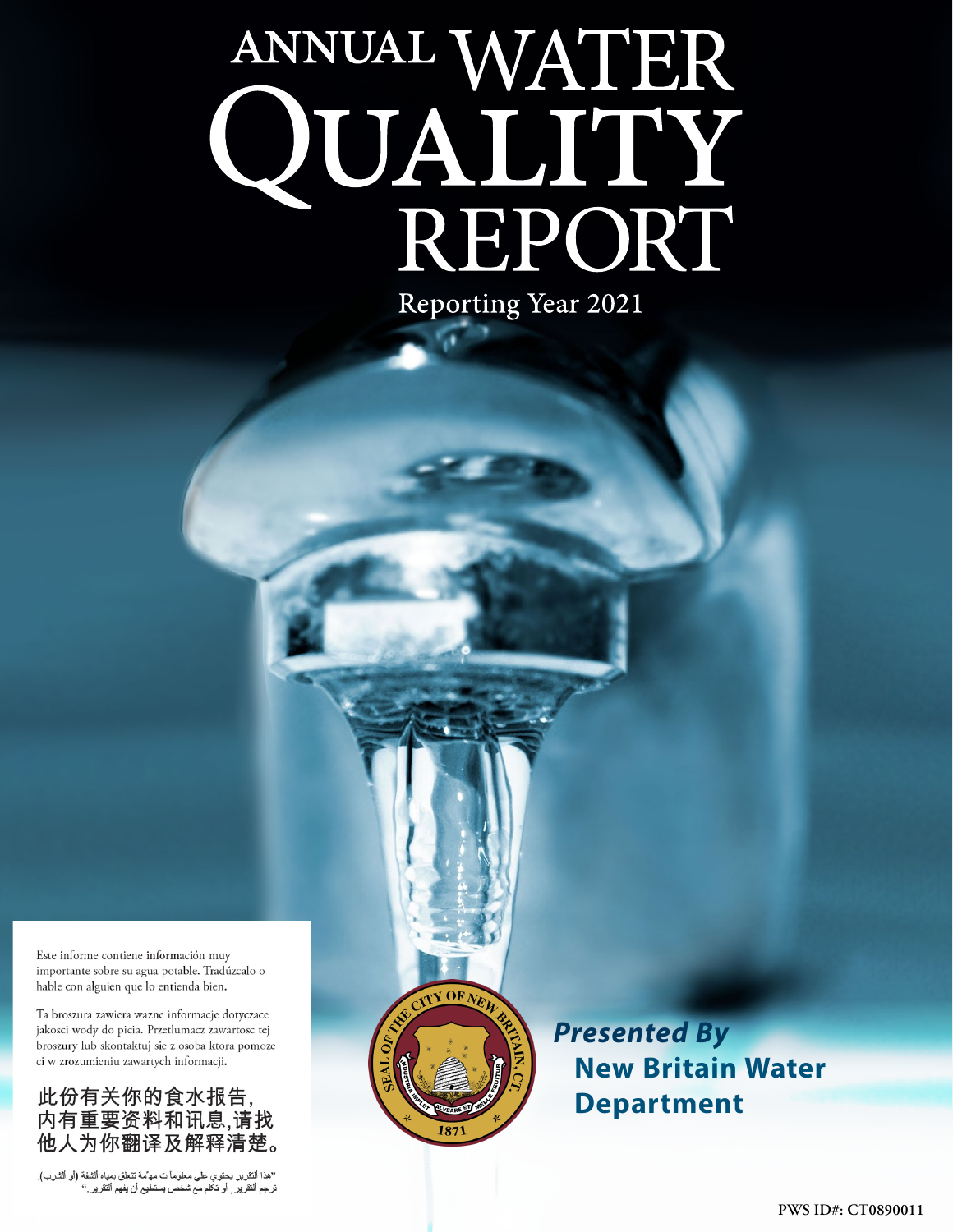

# **2021 Water Quality Report**

Our mayor, the Honorable Erin E. Stewart, and the New Britain Board of Water Commissioners are proud to present the annual water quality report covering the period between January 1 and December 31, 2021. This report contains information regarding our water quality testing. Testing is done to ensure that the water provided to the residents of New Britain is and will continue to be of the highest quality possible. The city has committed to investing in its water infrastructure by upgrading facilities and improving operations while maintaining low water rates. As always, our Water Department staff continues to work hard every day to deliver the highest-quality drinking water possible to you and your family.

# **Water Treatment Process**

Our treatment processes consists of a series of steps. First, raw water is drawn from our water sources and disinfected by ozone gas to protect against *cryptosporidium*. Ozone has the added benefit of oxidizing metals and removing taste and odor compounds from the water.

The second step in the process is clarification, where a coagulant is added and slowly mixed into the water, allowing solids to settle, removing most of the impurities. After settling, the water is filtered through granular activated carbon, which removes organic compounds.

Finally, the water flows through a layer of fine sand

to remove smaller suspended particles. The water is then disinfected and adjusted to control corrosion within the distribution system. Fluoride is added to promote dental health. The water is then sent to a large tank to allow the required chemical reactions to take place prior to being sent out to you, our customers.

#### **Important Health Information**

Sources of lead in drinking water include corrosion of household<br>plumbing systems and erosion of natural deposits. Infants and<br>higher the distribution of the set of the set of the set of the set of the set of the set of th children who drink water containing lead in excess of the action level could experience delays in their physical or mental development. Children could show slight deficits in attention span and learning abilities. Adults who drink this water over many years could develop kidney problems or high blood pressure.

Sources of copper in drinking water include corrosion of household plumbing systems, erosion of natural deposits, and leaching from wood preservatives. Copper is an essential nutrient, but some people who drink water containing copper in excess of the action level over a relatively short amount of time could experience gastrointestinal distress. Some people who drink water containing copper in excess of the action level over many years could suffer liver or kidney damage. People with Wilson's disease should consult their personal doctor.

Some people may be more vulnerable to contaminants in drinking water than the general population. Immunocompromised persons such as persons with cancer undergoing chemotherapy, persons who have undergone organ transplants, people with HIV/AIDS or other immune system disorders, some elderly, and infants may be particularly at risk from infections. These people should seek advice about drinking water from their health care providers. The U.S. EPA/CDC (Centers for Disease Control and Prevention) guidelines on appropriate means to lessen the risk of infection by *cryptosporidium* and other microbial contaminants are available from the Safe Drinking Water Hotline at (800) 426-4791.

# **Substances That Could Be in Water**

To ensure that tap water is safe to drink, the U.S. EPA prescribes regulations limiting the amount of certain contaminants in water provided by public water systems. U.S. Food and Drug Administration regulations establish limits

for contaminants in bottled water, which must provide the same protection for public health. Drinking water, including bottled water, may reasonably be expected to contain at least small amounts of some contaminants. The presence of these contaminants does not necessarily indicate that the water poses a health risk.

The sources of drinking water (both tap water and bottled water) include rivers, lakes, streams, ponds, reservoirs, springs, and wells. As water travels over the surface of the land or through the ground, it dissolves naturally occurring minerals, in some cases, radioactive material, and substances resulting from the presence of animals or from human activity. Substances that may be present in source water include:

Microbial Contaminants, such as viruses and bacteria, which may come from sewage treatment plants, septic systems, agricultural livestock operations, or wildlife;

Inorganic Contaminants, such as salts and metals, which can be naturally occurring or may result from urban stormwater runoff, industrial or domestic wastewater discharges, oil and gas production, mining, or farming;

Pesticides and Herbicides, which may come from a variety of sources such as agriculture, urban stormwater runoff, and residential uses;

Organic Chemical Contaminants, including synthetic and volatile organic chemicals, which are by-products of industrial processes and petroleum production and may also come from gas stations, urban stormwater runoff, and septic systems;

Radioactive Contaminants, which can be naturally occurring or may be the result of oil and gas production and mining activities.

For more information about contaminants and potential health effects, call the U.S. EPA's Safe Drinking Water Hotline at (800) 426-4791.

QUESTIONS? For more information about this report, or for any questions relating to your drinking water, please call Water Director Ramon Esponda, PE, ME, at (860) 826-3546.

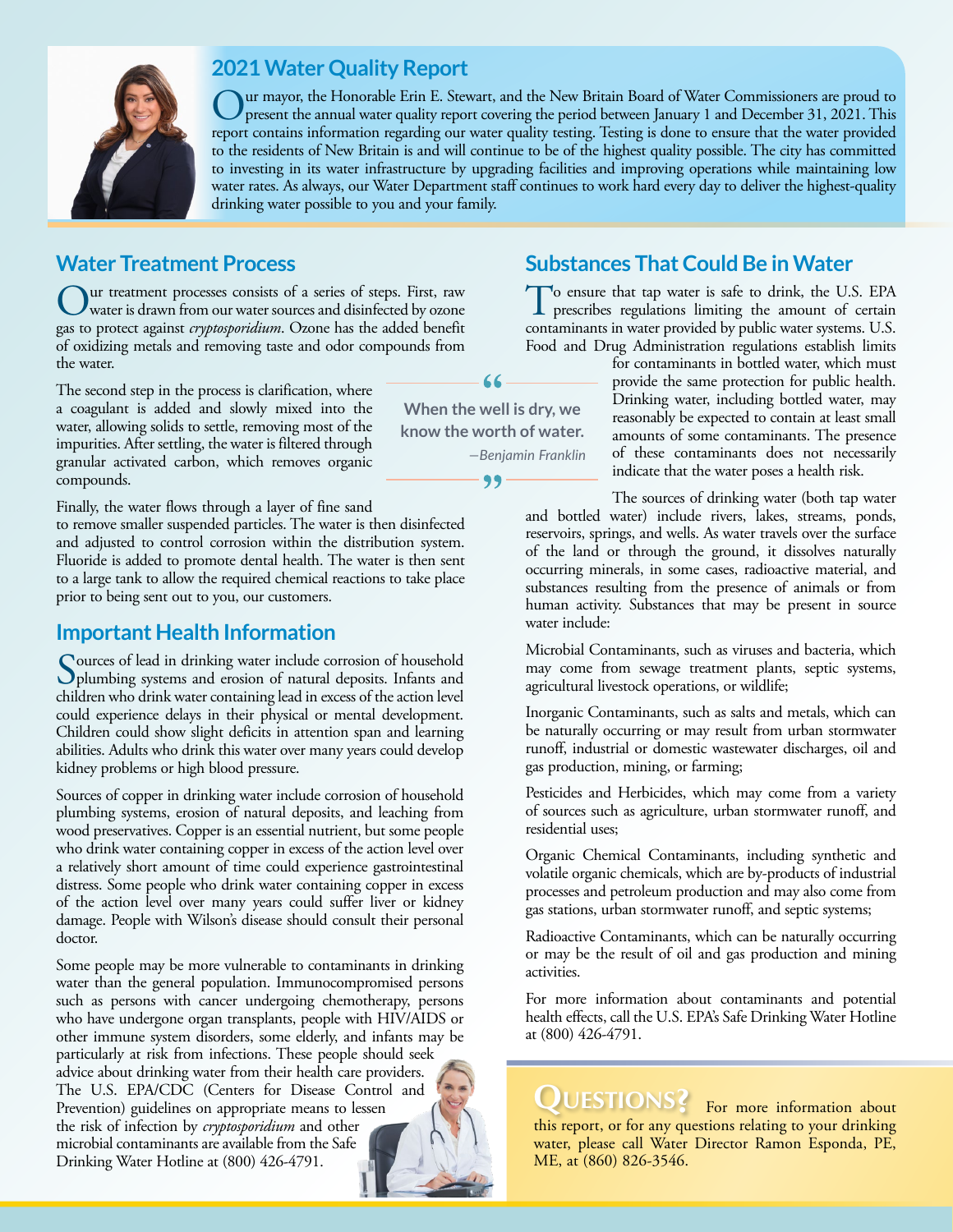# **FOG (fats, oils, and grease)**

You may not be aware of it, but every time you pour fat, oil, or grease (FOG) down your sink (e.g., bacon grease), you are contributing to a costly problem in the sewer collection system. FOG coats the inner walls of the plumbing in your house as well as the walls of underground piping throughout the community. Over time, these greasy materials build up and form blockages in pipes, which can lead to wastewater backing up into parks, yards, streets, and storm drains. These backups allow FOG to contaminate local waters, including drinking water. Exposure to untreated wastewater is a public health hazard. FOG discharged into septic systems and drain fields can also cause malfunctions, resulting in more frequent tank pump-outs and other expenses.

Communities spend billions of dollars every year to unplug or replace grease-blocked pipes, repair pump stations, and clean up costly and illegal wastewater spills. Here are some tips that you and your family can follow to help maintain a well-run system now and in the future:

#### **NEVER:**

- Pour fats, oil, or grease down the house or storm drains.
- Dispose of food scraps by flushing them.
- Use the toilet as a wastebasket.

#### **ALWAYS:**

- Scrape and collect fat, oil, and grease into a waste container, such as an empty coffee can, and dispose of it with your garbage.
- Place food scraps in waste containers or garbage bags for disposal with solid wastes.
- Place a wastebasket in each bathroom for solid wastes like disposable diapers, creams and lotions, and personal hygiene products, including nonbiodegradable wipes.

## **The Future of New Britain Water Utilities**

Ver the next few years, the City of New Britain will be updating its drinking water, sewer, and stormwater systems to improve the quality of life and the local environment for its residents. Through the newly created NB Flush (Fixing Leaking Underground lines for Sanitary Health) program, the city plans to repair its aging sanitary and stormwater sewer infrastructure. These repairs are required to reduce the amount of groundwater and stormwater entering the sanitary sewer system, which flows to the Mattabasset wastewater treatment plant. These flows can overwhelm the treatment facility and increase the cost to the residents of New Britain by treating water that does not require treatment.

Additionally, the creation of a new Stormwater Authority will allow the city to update the stormwater sewer system, which will improve the water quality of the streams and brooks that flow throughout the city. This new initiative will be publicly referred to as the Clean Water Fund, and residents will see an additional charge on their water bills for this new fund.

The Water Department is also undertaking projects to improve the resiliency of its water system. Projects underway include the installation of new metering software, main extensions to improve drinking water quality, upgrading the treatment plant computer system, and redeveloping the 100-year-old White's Bridge well fields and pond station. The funding for these projects will come from a combination of low-cost state loans and federal and state grants.

Additionally, the Utilities Division is required by federal regulation to conduct an inventory of its water service lines within the system to determine the number of homes that may be served by lead lines. In the coming months, the Utilities Division will be holding public meetings to educate its customers to help identify potential sources of lead. While high levels of lead have not been found in New Britain's water testing program, the federal government is mandating this action to determine the extent of lead service lines nationwide.

## **Water Main Flushing**

 $\bullet$ 

istribution mains (pipes) convey water to homes, businesses, and hydrants in your neighborhood. The water entering distribution mains is of very high quality; however, water quality can deteriorate in areas of the distribution mains over time. Water main flushing is the process of cleaning the interior of water distribution mains by sending a rapid flow of water through the mains.

Flushing maintains water quality in several ways. For example, flushing removes sediments like iron and manganese. Although iron and manganese do not pose health concerns, they can affect the taste, clarity, and color of the water. Additionally, sediments can shield microorganisms from the disinfecting power of chlorine, contributing to the growth of microorganisms within distribution mains. Flushing helps remove stale water and ensures the presence of fresh water with sufficient dissolved oxygen and disinfectant levels and an acceptable taste and smell.

During flushing operations in your neighborhood, some short-term deterioration of water quality, though uncommon, is possible. You should avoid tap water for household uses at that time. If you do use the tap, allow your cold water to run for a few minutes at full velocity before use and avoid using hot water to prevent sediment accumulation in your hot water tank.

Please contact us if you have any questions or if you would like more information on our water main flushing schedule.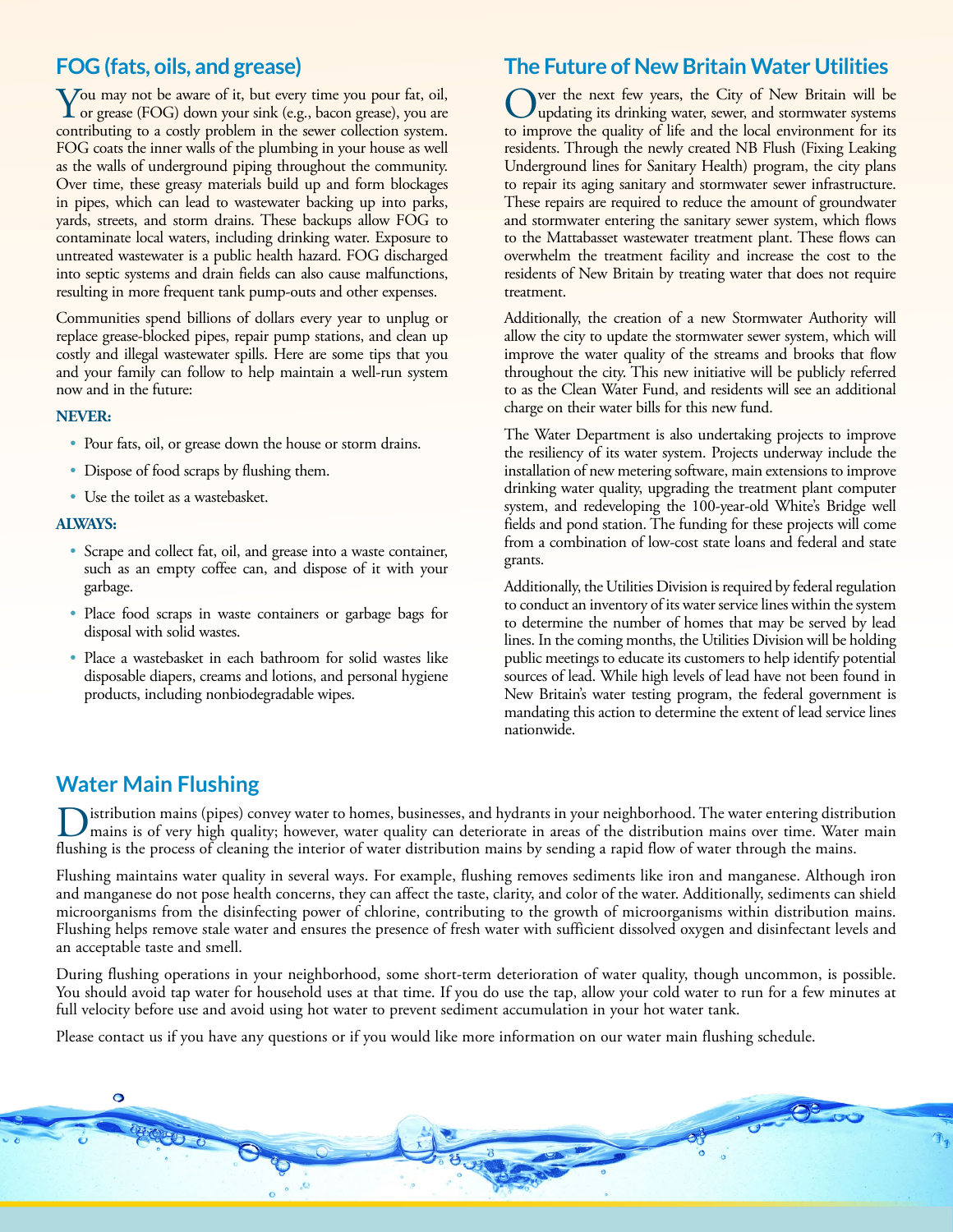# **Community Participation**

You are invited to participate in our public<br>forum and voice any concerns or questions<br>we are hour plant were displied were The you may have about your drinking water. The Board of Water Commissioners meets on the third Wednesday of every month. Meetings begin at 6:30 p.m. at 50 Caretaker Road, New Britain.

# **Safeguard Your Drinking Water**

Protection of drinking water is everyone's<br>responsibility. You can help protect your community's drinking water source in several ways:

- Eliminate excess use of lawn and garden fertilizers and pesticides – they contain hazardous chemicals that can reach your drinking water source.
- Pick up after your pets.
- If you have your own septic system, properly maintain it to reduce leaching to water sources, or consider connecting to a public water system.
- Dispose of chemicals properly; take used motor oil to a recycling center.
- Volunteer in your community. Find a watershed or wellhead protection organization in your community and volunteer to help. If there are no active groups, consider starting one. Use U.S. EPA's Adopt Your Watershed to locate groups in your community.
- Organize a storm drain stenciling project with others in your neighborhood. Stencil a message next to the street drain reminding people "Dump No Waste – Drains to River" or "Protect Your Water." Produce and distribute a flyer for households to remind residents that storm drains dump directly into your local water body.

## **Source Water Assessment**

A water assessment of the New Britain source water<br>Was completed by the Department of Public<br>Water Section The angles of Health, Drinking Water Section. The updated assessment report can be found on the Department of Public Health's website, [www.dir.ct.gov/dph/Water/](http://www.dir.ct.gov/dph/Water/SWAP/Community/CT0890011.pdf) [SWAP/Community/CT0890011.pdf](http://www.dir.ct.gov/dph/Water/SWAP/Community/CT0890011.pdf).

The assessment found that one of our water sources has a high susceptibility to potential sources of contamination because it is located in an urban setting. Even though nothing has ever been detected there, the department is required to make this information public.

#### **What are PFAS?**

Per- and polyfluoroalkyl substances (PFAS) are a group of manufactured chemicals used worldwide since the 1950s to make fluoropolymer coatings and products that resist heat, oil, stains, grease, and water. During production and use, PFAS can migrate into the soil, water, and air. Most PFAS do not break down; they remain in the environment, ultimately finding their way into drinking water. Because of their widespread use and their persistence in the environment, PFAS are found all over the world at low levels. Some PFAS can build up in people and animals with repeated exposure over time.

The most commonly studied PFAS are perfluorooctanoic acid (PFOA) and perfluorooctane sulfonic acid (PFOS). PFOA and PFOS have been phased out of production and use in the United States, but other countries may still manufacture and use them.

Some products that may contain PFAS include:

- Some grease-resistant paper, fast food containers/wrappers, microwave popcorn bags, pizza boxes
- Nonstick cookware
- Stain-resistant coatings used on carpets, upholstery, and other fabrics
- Water-resistant clothing
- Personal care products (shampoo, dental floss) and cosmetics (nail polish, eye makeup)
- Cleaning products
- Paints, varnishes, and sealants

Even though recent efforts to remove PFAS have reduced the likelihood of exposure, some products may still contain them. If you have questions or concerns about products you use in your home, contact the Consumer Product Safety Commission at (800) 638-2772. For a more detailed discussion on PFAS, please visit <https://www.atsdr.cdc.gov/pfas/index.html>.

## **Where Does My Water Come From?**

The New Britain Water Department's customers get their water from<br>many reservoirs and wells located throughout the state. The Shuttle many reservoirs and wells located throughout the state. The Shuttle Meadow Water Treatment Plant draws water from the Shuttle Meadow and Wassel reservoirs. These reservoirs are replenished by the Whigville, Wolcott, White's Bridge, and Hart Pond reservoirs as well as the upper and lower White's Bridge well fields. In times of need, the New Britain water system can withdraw water from the MDC's Nepaug reservoir.

# **Think Before You Flush!**

Flushing unused or expired medicines can be harmful to your drinking water. Properly disposing of unused or expired medication helps protect you and the environment. Keep medications out of our waterways by disposing responsibly. To find a convenient drop-off location near you, please visit [https://bit.ly/3IeRyXy.](https://bit.ly/3IeRyXy)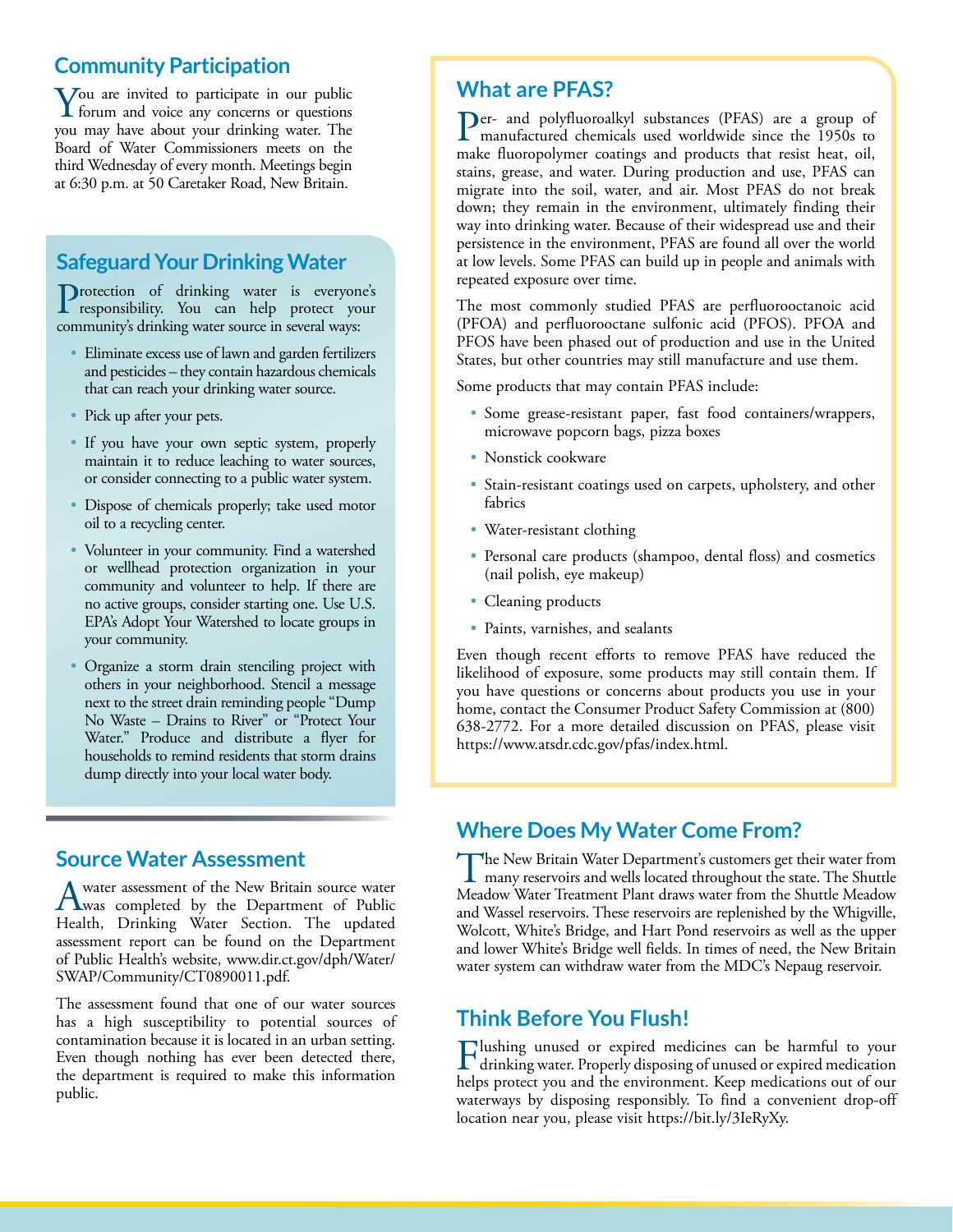#### **Table Talk**

Get the most out of the Testing Results data table with this simple suggestion. In less than a minute, you will know all there is to know about your water:

For each substance listed, compare the value in the Amount Detected column against the value in the MCL (or AL, SMCL) column. If the Amount Detected value is smaller, your water meets the health and safety standards set for the substance.

#### **Other Table Information Worth Noting**

Verify that there were no violations of the state and/or federal standards in the Violation column. If there was a violation, you will see a detailed description of the event in this report.

If there is an ND or a less-than symbol (<), that means that the substance was not detected (i.e., below the detectable limits of the testing equipment).

The Range column displays the lowest and highest sample readings. If there is an NA showing, that means only a single sample was taken to test for the substance (assuming there is a reported value in the Amount Detected column).

If there is sufficient evidence to indicate from where the substance originates, it will be listed under Typical Source.

#### **Protecting Your Water**

Bacteria are a natural and important part of our world. There are around 40 trillion bacteria living in each of us; without them, we would not be able to environment and generally not harmful themselves. The presence of this bacterial form in drinking water is may be contaminated with other organisms that can cause disease.

In 2016 the U.S. EPA passed a regulation called the Revised Total Coliform Rule, which requires water systems to take additional steps to ensure the integrity of the drinking water distribution system by monitoring coli. The rule requires more stringent standards than the previous regulation, and it requires water systems contamination. Water systems that exceed a specified frequency of total coliform occurrences are required to conduct an assessment and correct any problems quickly. The U.S. EPA anticipates greater public health protection under this regulation due to its more preventive approach to identifying and fixing problems that may affect public health.

Though we are fortunate in having the highest-quality drinking water, our goal is to eliminate all potential pathways of contamination into our distribution system, and this requirement helps us accomplish that goal.

#### **Water Conservation Tips**

You can play a role in conserving water I and save yourself money in the process by becoming conscious of the amount of water your household is using and looking for ways to use less whenever you can. It's not hard to conserve water. Here are a few tips:



- Automatic dishwashers use 15 gallons for every cycle, regardless of how many dishes are loaded. So get a run for your money and load it to capacity.
- Turn off the tap when brushing your teeth.
- Check every faucet in your home for leaks. Just a slow drip can waste 15 to 20 gallons a day. Fix it and you can save almost 6,000 gallons per year.
- Check your toilets for leaks by putting a few drops of food coloring in the tank. Watch for a few minutes to see if the color shows up in the bowl. It is not uncommon to lose up to 100 gallons a day from an invisible toilet leak. Fix it and you save more than 30,000 gallons a year.
- Use your water meter to detect hidden leaks. Simply turn off all taps and water-using appliances. Then check the meter after 15 minutes. If it moved, you have a leak.



#### **Lead in Home Plumbing**

If present, elevated levels of<br>lead can cause serious health lead can cause serious health problems, especially for pregnant women and young children. Lead in drinking water is primarily from materials and components associated with service lines and home plumbing. We are

responsible for providing high-quality drinking water, but we cannot control the variety of materials used in plumbing components. When your water has been sitting for several hours, you can minimize the potential for lead exposure by flushing your tap for 30 seconds to two minutes before using water for drinking or cooking. If you are concerned about lead in your water, you may wish to have your water tested. Information on lead in drinking water, testing methods, and steps you can take to minimize exposure is available from the Safe Drinking Water Hotline at (800) 426-4791 or at [www.](http://www.epa.gov/safewater/lead) [epa.gov/safewater/lead](http://www.epa.gov/safewater/lead).

#### **Source Water Protection**

The staff of the New Britain Water Department takes great pride in having some of the best sources of water in the state of Connecticut. To ensure that they remain of the highest quality, the water department patrols and inspects its watersheds and tests the water quality of its reservoirs to identify any potential contamination.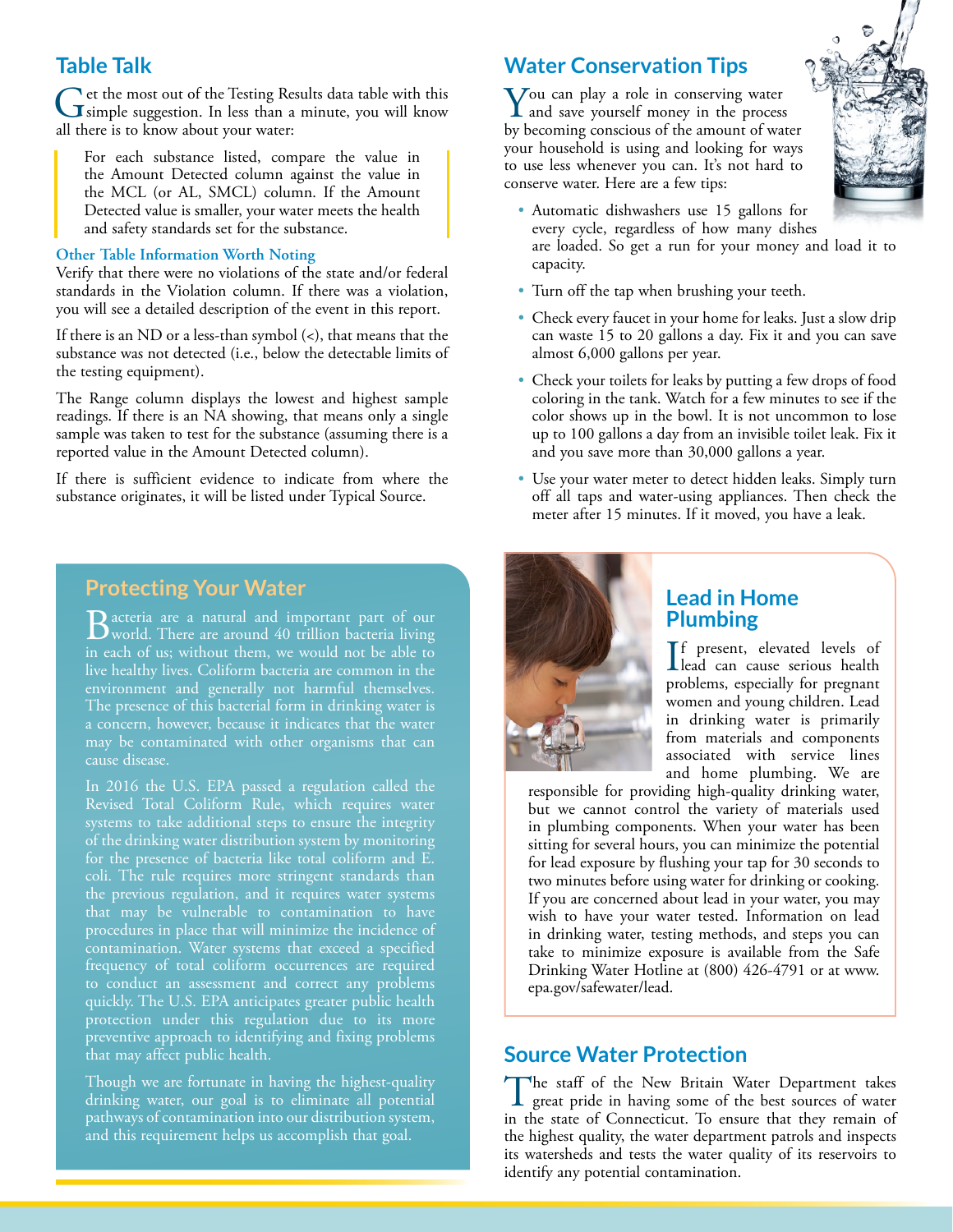# **Test Results**

Our water is monitored for many different kinds of substances on a very strict sampling schedule, and the water we deliver must meet specific<br>was a granded standards. Here, we only show those substances that were detected upon request). Remember that detecting a substance does not mean the water is unsafe to drink; our goal is to keep all detects below their respective maximum allowed levels.

The state recommends monitoring for certain substances less than once per year because the concentrations of these substances do not change frequently. In these cases, the most recent sample data are included, along with the year in which the sample was taken.

| <b>REGULATED SUBSTANCES</b>                                           |                               |                                             |                        |                                  |                          |                  |                                                                                                                                    |  |
|-----------------------------------------------------------------------|-------------------------------|---------------------------------------------|------------------------|----------------------------------|--------------------------|------------------|------------------------------------------------------------------------------------------------------------------------------------|--|
| <b>SUBSTANCE</b><br>(UNIT OF MEASURE)                                 | <b>YEAR</b><br><b>SAMPLED</b> | <b>MCL</b><br>[MRDL]                        | <b>MCLG</b><br>[MRDLG] | <b>AMOUNT</b><br><b>DETECTED</b> | <b>RANGE</b><br>LOW-HIGH | <b>VIOLATION</b> | <b>TYPICAL SOURCE</b>                                                                                                              |  |
| <b>Barium</b> (ppm)                                                   | 2021                          | $\overline{2}$                              | $\overline{2}$         | 0.02                             | $ND-0.17$                | No               | Discharge of drilling wastes;<br>Discharge from metal refineries;<br>Erosion of natural deposits                                   |  |
| <b>Chlorine</b> (ppm)                                                 | 2021                          | $[4]$                                       | $[4]$                  | 1.08                             | $0.61 - 1.08$            | No               | Water additive used to control<br>microbes                                                                                         |  |
| <b>Fluoride</b> (ppm)                                                 | 2021                          | $\overline{4}$                              | $\overline{4}$         | 0.77                             | $0.51 - 0.77$            | N <sub>o</sub>   | Erosion of natural deposits; Water<br>additive which promotes strong<br>teeth; Discharge from fertilizer and<br>aluminum factories |  |
| Haloacetic Acids [HAAs]-Stage 2 (ppb)                                 | 2021                          | 60                                          | NA                     | 25                               | $10 - 25$                | No               | By-product of drinking water<br>disinfection                                                                                       |  |
| Nitrate (ppm)                                                         | 2021                          | 10                                          | 10                     | 0.036                            | $ND-0.36$                | N <sub>o</sub>   | Runoff from fertilizer use; Leaching<br>from septic tanks, sewage; Erosion of<br>natural deposits                                  |  |
| Total Organic Carbon <sup>1</sup> (ppm)                               | 2021                          | <b>TT</b>                                   | NA                     | 1.5                              | $1.3 - 1.5$              | No               | Naturally present in the<br>environment                                                                                            |  |
| <b>TTHMs</b> [total trihalomethanes]-Stage 2 <sup>2</sup> (ppb)       | 2021                          | 80                                          | NA                     | 71                               | $12 - 71$                | N <sub>o</sub>   | By-product of drinking water<br>disinfection                                                                                       |  |
| Turbidity <sup>3</sup> (NTU)                                          | 2021                          | <b>TT</b>                                   | <b>NA</b>              | 0.14                             | $0.01 - 0.14$            | No               | Soil runoff                                                                                                                        |  |
| <b>Turbidity</b> (lowest monthly percent of samples<br>meeting limit) | 2021                          | $TT = 95\%$ of<br>samples meet<br>the limit | NA                     | 100                              | NA                       | No               | Soil runoff                                                                                                                        |  |

**Tap water samples were collected for lead and copper analyses from sample sites throughout the community**

| <b>SUBSTANCE</b><br>(UNIT OF MEASURE) | YEAR<br><b>SAMPLED</b> | ΑL  | <b>MCLG</b> | <b>AMOUNT</b><br><b>DETECTED</b><br>(90TH)<br>$%$ ILE) | <b>SITES ABOVE</b><br><b>AL/TOTAL</b><br><b>SITES</b> | <b>VIOLATION</b> | <b>TYPICAL SOURCE</b>                                                                                                        |
|---------------------------------------|------------------------|-----|-------------|--------------------------------------------------------|-------------------------------------------------------|------------------|------------------------------------------------------------------------------------------------------------------------------|
| <b>Copper</b> ( $ppm$ )               | 2020                   | 1.3 | 1.3         | 0.01                                                   | 0/34                                                  | N <sub>o</sub>   | Corrosion of household plumbing systems; Erosion of natural deposits                                                         |
| Lead $(ppb)$                          | 2020                   |     | $\Omega$    |                                                        | 1/34                                                  | No               | Lead service lines; Corrosion of household plumbing systems, including<br>fittings and fixtures; Erosion of natural deposits |